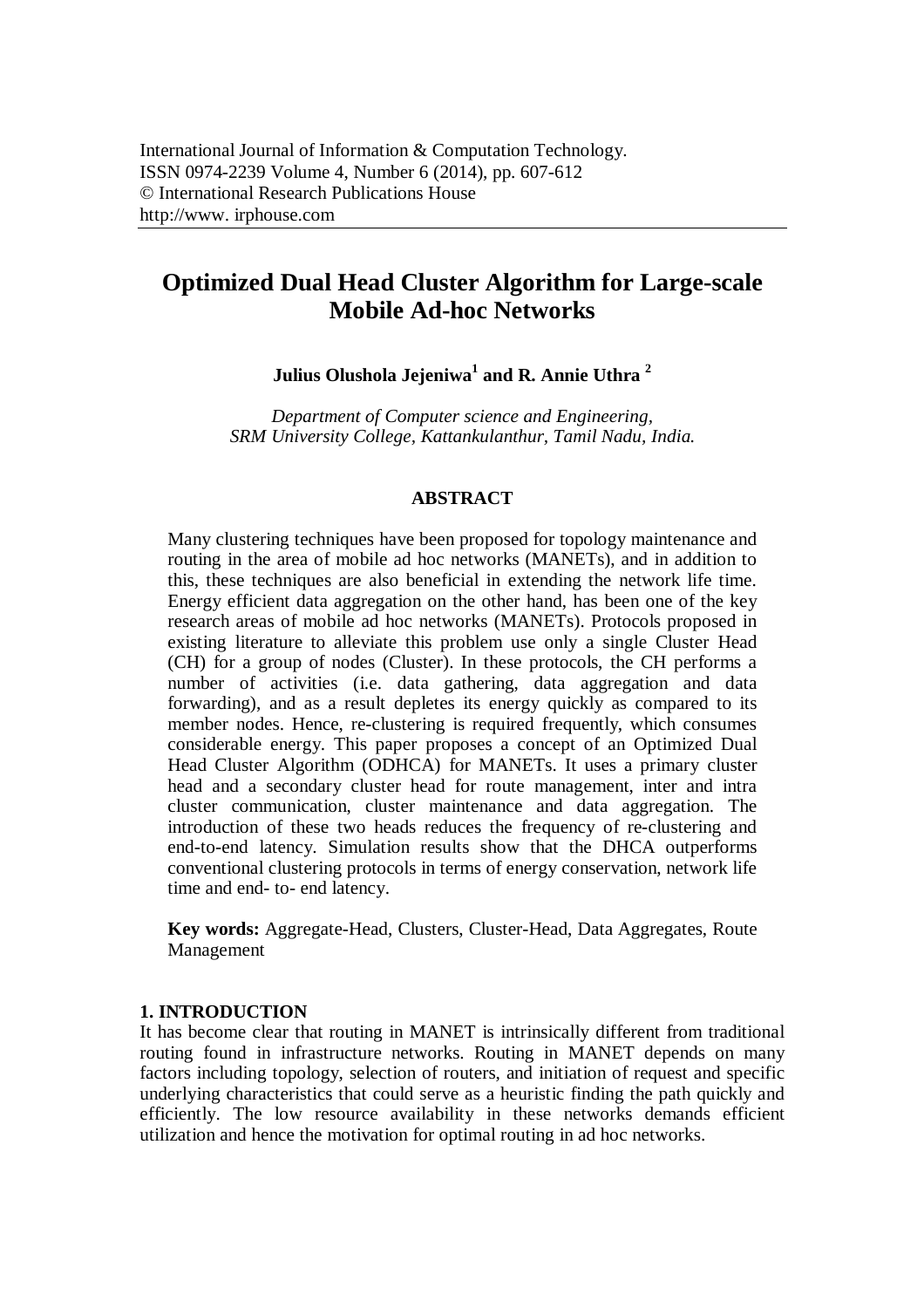Data aggregation schemes on the other hand, were proposed by Watfa, M, et al, 2009, and Zhigang Chen, et al, 2008, which produce aggregated data information and thus enhance network life time. In clustered networks the CH is also a controller for data collection and aggregation from member nodes. Apart from route management and aggregation a CH can also be responsible for topology management. As a result of aforementioned tasks, the energy of CH depletes quickly which forces frequent reclustering. In order to avoid frequent re-clustering and to enhance the network life time, the task of route management and aggregation should be performed by two separate nodes within the cluster.

#### **2. RELATED WORKS**

The motivation for the present work is three-fold. Firstly, some weakness in P.Vijayakumar et al, 2011, Zhigang Chen et al. 2008, and Aditi Sen et al, 2012, have been identified, where the authors declared that according to their notation, the number of nodes that a cluster head can handle ideally is bounded by a value. Secondly, another weakness in Zhigang Chen et al. 2008, and Aditi Sen et al, 2012, was also identified, where the authors computed for every node the degree difference to ensure that cluster heads are not overloaded. Thirdly, the stability of node is overlooked in Naveen Chauhan et al. (2011).

This paper then focuses on the improvement of the existing single cluster environment using the optimized dual cluster head algorithm (DHCA) to reduce the number of re-clustering, end-to-end latency and network lifetime that occurs in the existing systems. The simulation produced in this paper went on to prove that our proposed DHCA is more efficient than those produced in the existing system.

#### **3. PROPOSED SYSTEM**

In this section we proposed an optimized Dual Head Cluster Algorithm (DHCA) for this paper. The DHCA is based on an existing clustering system which uses a single cluster head for distributing and updating data to its member nodes. However, the existing systems were modified to incorporate two cluster heads.

#### **2.1) Cluster Formation**

After the network deployment, the base station broadcast a message to all the nodes in clustering environment at a certain power level. Every node calculates its approximate distance X to the base station by using the received signal strength. This X is used for finding the radius of the cluster, which ultimately shows the size of the cluster given by the following formula:

$$
R_j = X_j (Rmax - Rmin) / X_{max} + R_{min}
$$
 (1)  
Where:

 $R_{\text{max}}$ , is the maximum radius,

 $R_{\text{min}}$  is the minimum radius,

 $X_i$  is the distance between node j & CH, while

 $X_{\text{max}}$  represents the distance between the farthest node & the CH.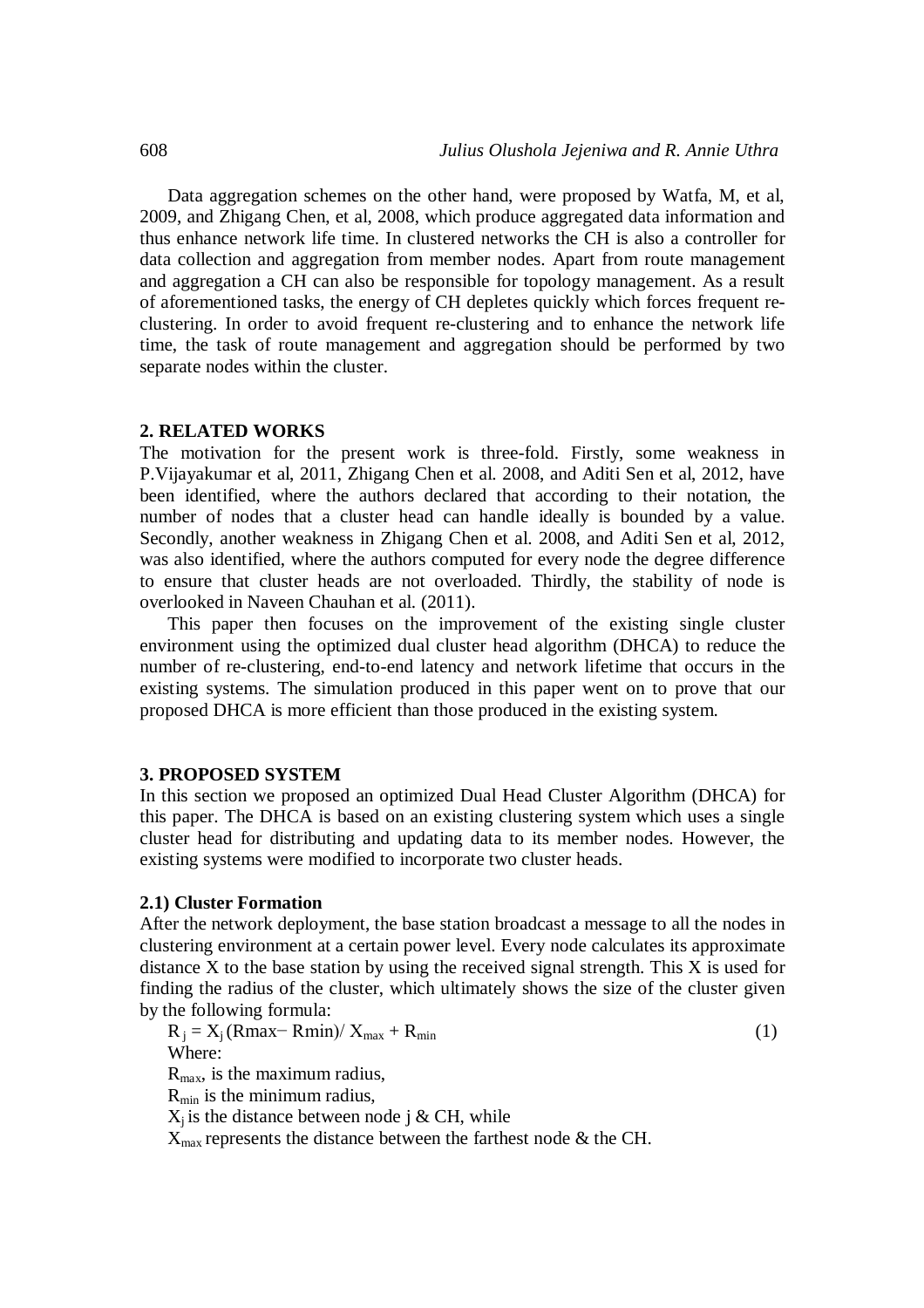## *Optimized Dual Head Cluster Algorithm for Large-scale Mobile Ad-hoc Networks*609

After finding the cluster size and its radius each node broadcast a metrics consisting of node id and energy, saves the metrics, compares the metrics with its own energy level. Soon after comparing the values, each node elects a node with high energy as its cluster head (CH). After the cluster head selection, the cluster head elects an aggregator head (AH) from its own cluster for data collection, aggregation, topology maintenance and responsible for communication among member nodes of the cluster. After AH selection, the CH broadcast a message to all member nodes to communicate and send data to the aggregator head. The metrics for aggregation head selection is a node with high power node and closer distance to the cluster head.

## **2.1.2) Route Formation**

After the cluster formation, every CH broadcasts a metrics to other cluster heads. This metrics consists of cluster head energy, id, and distance from the CH. On the other hand, every CH calculates the distance to the other CH based on received signal strength and finds shortest distance to the base station for efficient communication of data.

## **2.1.3) Data Communication**

After formation of route, the CH selects a node with higher energy and closest to it from the list of its members, as an AH. After the AH selection, every member node in the cluster sends data to the AH. The AH receives data from the nodes, aggregates it and sends it to the CH for onward transmission. The CH then forwards data received from AH and other cluster heads to the base station.

## **4. PERFORMANCE EVALUATION**

We study the performance of DHCA by using the NS-2.35 simulator to achieve our result in which DHCA assumes error free communication.

This paper has simulated an existing system that uses a single cluster head and that of the proposed system which uses a dual cluster head. Both systems where compared to show that the proposed system is more efficient in terms of energy efficient data aggregation in MANETs. Table 1 below showcased the parameter used in the simulation.

| Scenario dimension         | 1000 x 1000        |
|----------------------------|--------------------|
| <b>Traffic Application</b> | <b>CBR</b>         |
| Antenna Type               | Omni-Antenna       |
| <b>Transport Protocol</b>  | <b>TCP</b>         |
| Number of nodes            | 20                 |
| Wireless MAC interface     | <b>IEEE 802.11</b> |
| Propagation model          | Two way ground     |
| Packet size                | 2000 (bits         |

#### **Table1.** SIMULATION PARAMETERS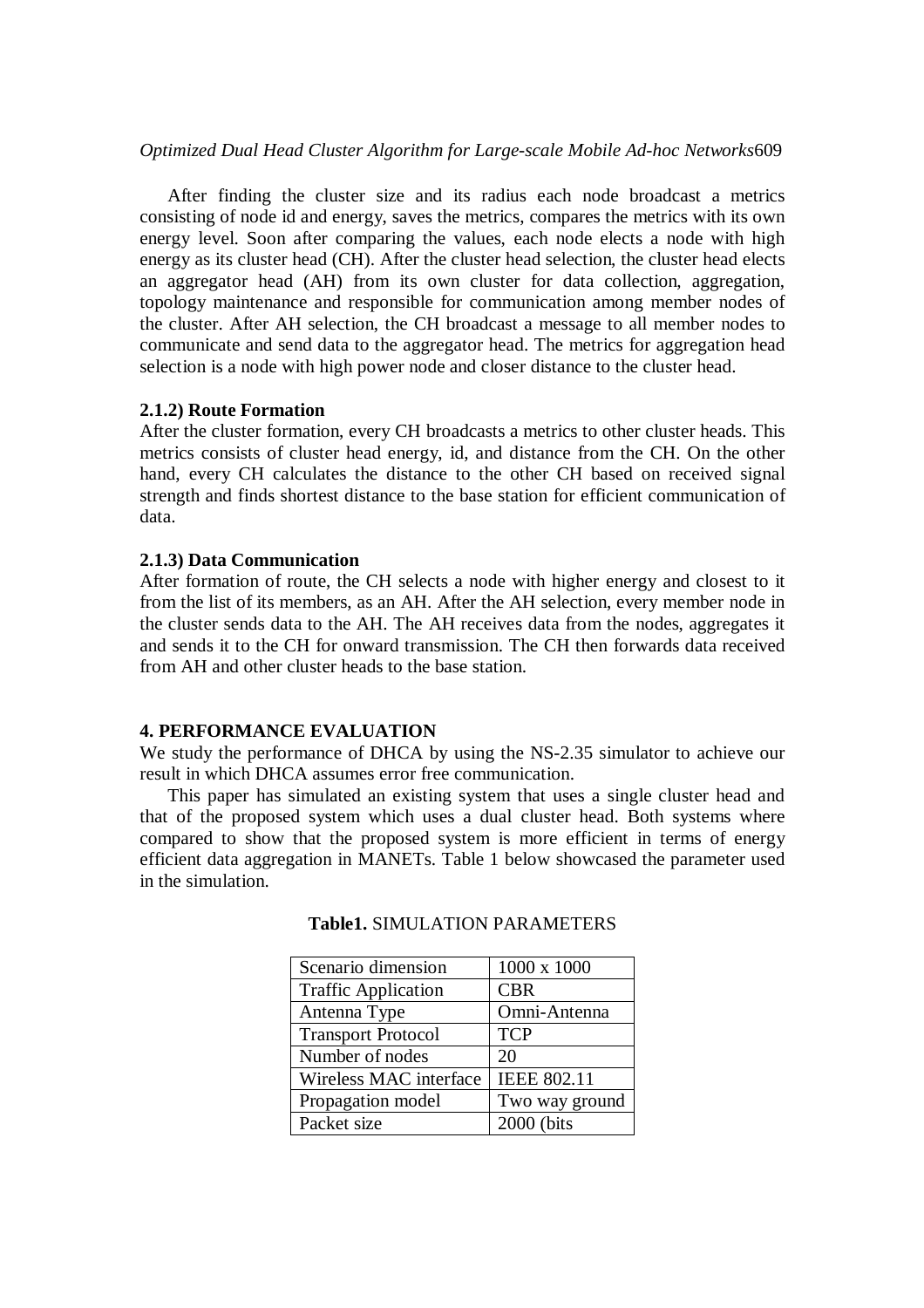# **4.1. Network Life Time**

Network life time is the time between the deployment and the destruction of a network. The graph for the number of nodes alive in a single cluster verses number of rounds using LEACH, and DHCA is shown in Figure 1. It is obvious from the graph that as time passes the number of nodes alive is more in DHCA than LEACH. This occurred because of the load balancing among nodes when the Aggregator Head was introduces into the single cluster environment.







#### **4.2. Cluster Head Life Time**

Cluster head life time is the time a node remains as the cluster head within the network after it has been elected as the cluster head. The graph for residual energy of a single cluster head verses time using, DHCA and LEACH is shown in Figure 2. It is apparent that as time proceeds, the CH in DHCA conserves more energy than LEACH; this is because of the introduction of AH. On the other hand, LEACH only uses a single cluster head for coordinating data within the group cluster.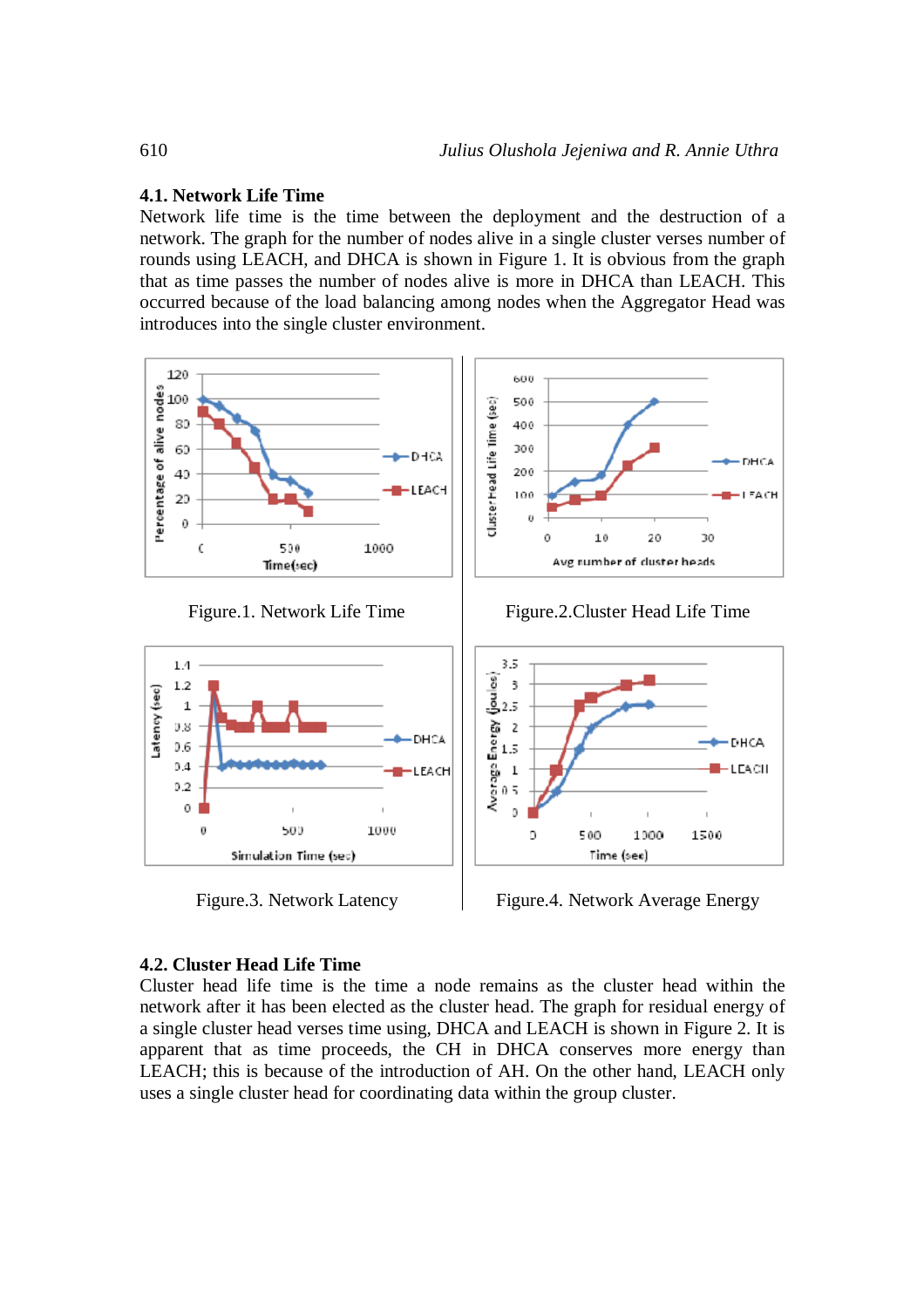# **4.3. Network Latency**

Network latency is the amount of time taken by packet to reach its destination. Figure 3 shows that DHCA performs with low latency as compare to that of a single cluster (LEACH). The network performance was improved and this was as a result of using two different heads within a single cluster environment. The cluster head acts like a router and is not burden with data collection and aggregation which was taken care of by the aggregator head. Therefore, congestion at cluster head in DHCA is low which results in low latency. The Figure 3 clearly shows the low latency graph of the DHCS as compared to LEACH.

# **4.4. Network Average Energy**

Average node energy is the amount of energy consumed by all nodes divided by the number of nodes within the network. The average node energy consumed with the passage of time is shown in Figure 4. It is comprehensible from the graph below that the DHCA consumes less energy as compared to LEACH. The overhead of frequent re-clustering is very low in DHCA but high in LEACH because the single cluster head in LEACH is responsible for a number of activities, such as data gathering, data aggregation and data forwarding. As a result, the CH depletes its energy quickly as compared to its member nodes. Hence, re-clustering is required frequently, which consumes considerable energy.

## **5. CONCLUSIONS**

In this paper, we proposed a novel concept of a Dual Head Clustering Algorithm (DHCA) for MANET. The algorithm selects an efficient dual heads cluster within a single cluster environment, does weight calculations, and performs distributed directory information on mobility of nodes for appropriate routing. The DHCA employs two cluster heads; Cluster Head and Aggregator Head, which existing systems lacks. Both heads divide the duties of the single cluster head. The jobs of a CH are cluster maintenance, data forwarding, while the duties of AH is to collect data from the field via cluster members and aggregate the collected data for transmission. In the selection process, the CH is selected for a specified period of time. The simulation results shows that DHCA outperforms conventional protocols in terms of cluster head life time, network life time, network average energy, and network latency. From our perspective, it was proven DHCA can reduce the problem of inefficient data aggregation in MANETs.

# **6. REFERENCES**

- [1] P.Vijayakumar and T. Poongkuzhali (2011), "Efficient power aware broadcasting technique for mobile ad hoc network", Proeng. Intl. Conf. Com. Tech. Vol. 30, pp 782–789
- [2] Watfa, M., Daher, W. & Al Azar, H. (2009), "A sensor network data aggregation technique" Intl. J. Comp. Theory and Engg, vol. 1, pp. 19-26.